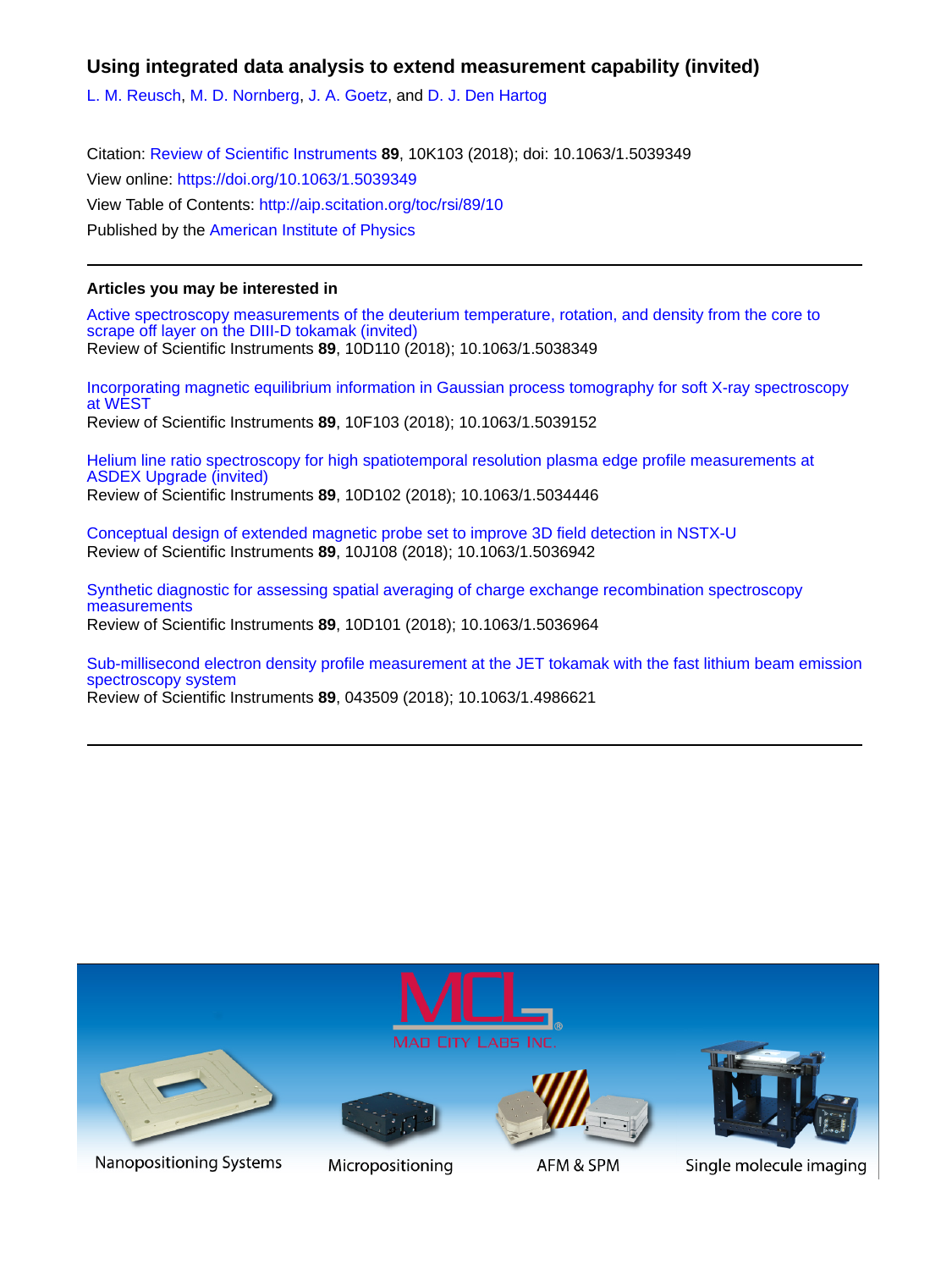

# **[Using integrated data analysis to extend measurement capability \(invited\)](https://doi.org/10.1063/1.5039349)**

L. M. Reusch,<sup>[a\)](#page-1-0)</sup> M. D. Nornberg, J. A. Goetz, and D. J. Den Hartog *University of Wisconsin-Madison, Madison, Wisconsin 53706, USA*

(Presented 19 April 2018; received 7 May 2018; accepted 12 July 2018; published online 10 August 2018)

The analysis approach called integrated data analysis (IDA) provides a means to exploit all information present in multiple streams of raw data to produce the best inference of a plasma parameter. This contrasts with the typical approach in which information (data) from a single diagnostic is used to measure a given parameter, e.g., visible bremsstrahlung  $\rightarrow$   $Z_{\text{eff}}$ . Data from a given diagnostic usually contain information on many parameters. For example, a Thomson scattering diagnostic is sensitive to bremsstrahlung and line emission in addition to electron temperature. This background light is typically subtracted off and discarded but could be used to improve knowledge of  $Z_{\text{eff}}$ . IDA encourages explicit awareness of such information and provides the quantitative framework to exploit it. This gives IDA the ability to increase spatial and temporal resolution, increase precision and accuracy of inferences, and measure plasma parameters that are difficult or impossible to measure using single diagnostic techniques. One example is the measurement of  $Z_{\text{eff}}$  on Madison symmetric torus using IDA since no single diagnostic can provide a robust measurement. As we enter the burning plasma era, application of IDA will be critical to the measurement of certain parameters, as diagnostic access in the harsh fusion environment will be extremely limited. *Published by AIP Publishing.* <https://doi.org/10.1063/1.5039349>

#### <span id="page-1-1"></span>**I. INTRODUCTION**

Individual plasma diagnostics are often considered to be a means for obtaining a direct measurement of a particular physical plasma parameter, e.g., visible bremsstrahlung monitor  $\rightarrow$  the effective ion charge ( $Z_{\text{eff}}$ ) of a plasma, Thomson scattering  $\rightarrow$  electron temperature ( $T_e$ ) and density, or interferometer  $\rightarrow$  electron density  $(n_e)$ . Little conceptual distinction is made between a parameter itself and the measurement of that parameter using a specific diagnostic, almost as if a direct translation could be made between the diagnostic raw data and the physical parameter of interest. In reality, the raw data from a diagnostic only provide part of the measurement of a particular plasma parameter. There is always an analysis or inference step that is an integral part of the measurement of that parameter. The inference step provides the means to extract an estimate of the plasma parameter of interest from the raw diagnostic data; however, diagnostic data also often contain information pertaining to a variety of other physical parameters, and this "hidden" information is usually ignored or removed during the inference step. Explicit awareness of such information presents the possibility of providing information on all parameters.

A simple example is the background light subtraction usually implemented for the analysis of Thomson scattering (TS) raw data. The background light contains substantial emission from bremsstrahlung and line radiation and could be used to improve the measurement of  $Z_{\text{eff}}$  (and other parameters). However, the background in the raw TS signal is often fit to some curve and the information is discarded. The only information retained during the inference is that associated with the laser pulse itself.

Another example of this is the two-color (or multi-color) technique to infer  $T_e$  using soft X-ray (SXR) brightness signals. The emitted SXR spectrum of a plasma contains a wealth of information about the plasma. In particular, SXR measurements are sensitive to *Te*, *ne*, and impurity densities. There are a number of atomic processes that are important for a given set of values for these parameters that give rise to a combination of bremsstrahlung, radiative and dielectronic recombination, and line radiation. The continuum spectrum (consisting of bremsstrahlung and recombination emission), in particular, follows the form<sup>[1](#page-7-0)</sup>

<span id="page-1-2"></span>
$$
\varepsilon \propto \sum_{x} \frac{n_e n_x Z_x^2}{\sqrt{T_e}} e^{-E/T_e} \times \left[ g_{ff} + recomb. \right],
$$
 (1)

where  $\varepsilon$  is the spectral emissivity,  $n_x$  and  $Z_x$  are the density and charge of a given ion charge state *x* (including impurity and majority species),  $E$  is the energy of the emitted X-ray photon, and the sum is taken over all charge states of all ion species. Note, in particular, that the slope of the continuum depends only on *Te*, so the measurement of the slope enables the measurement of  $T_e$ .

In the two color technique, the measurement of the slope is accomplished by taking the ratio from different SXR brightness detectors that share the same line of sight but are equipped with different thickness filters to sample different regions of the SXR spectrum. $2.3$  $2.3$  Taking this ratio removes dependence on  $n_e$  and ion content  $(n_x, Z_x)$ , enhancing the sensitivity to  $T_e$ ; however, this method also discards a significant amount of information about the plasma. As will be discussed more fully later, explicit acknowledgment and subsequent use of

Note: Paper published as part of the Proceedings of the 22nd Topical Conference on High-Temperature Plasma Diagnostics, San Diego, California, April 2018.

<span id="page-1-0"></span>a)[lmmcguire@wisc.edu](mailto:lmmcguire@wisc.edu)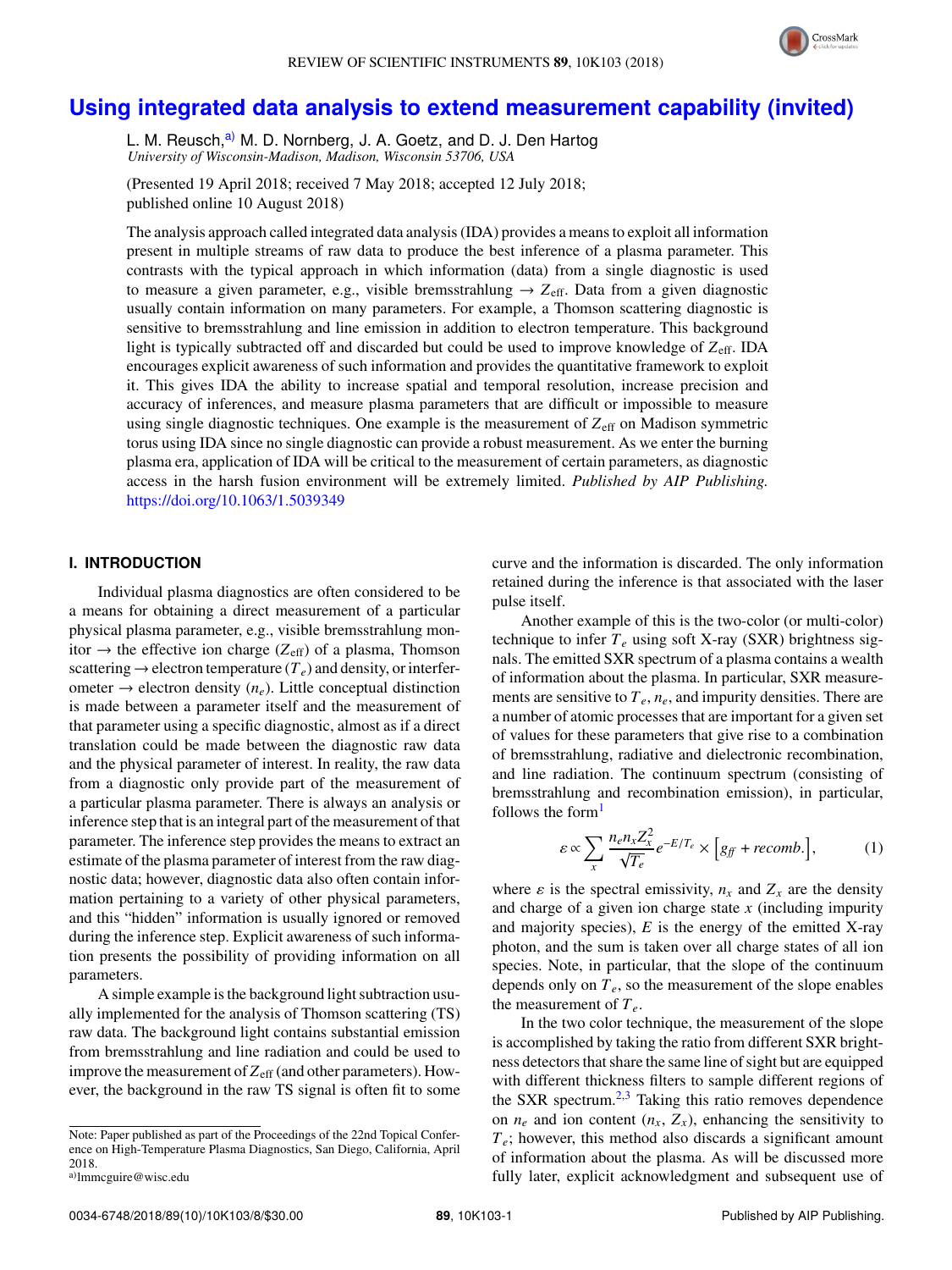this information allows extra knowledge about the plasma to be extracted.

Integrated data analysis (IDA) encourages awareness of such hidden or ignored information, and, importantly, provides a framework with which to exploit it. Additionally, there is often information available from modeling or other sources of background information. The framework of IDA also allows for explicit inclusion of such information. The goal of IDA is to use all the information present both within the data from various complementary diagnostics and from other sources (e.g., modeling) in order to obtain the most accurate and reliable parameter measurements in a transparent and standardized way. This synergistic combination of information often produces a result that extracts additional scientific values from each individual measurement given by a set of diagnostics.

This paper introduces IDA and the Bayesian framework used, highlights the possibilities for expanded measurement capabilities by using all the information available in the raw data, and illustrates how such information can be used. Section [I](#page-1-1) introduces the Bayesian analysis which forms the framework that is often used for IDA and illustrates how IDA is accomplished, Sec. [II](#page-2-0) discusses the benefits of IDA using a Bayesian framework and how it can result in increased mea-surement capabilities, and Sec. [III](#page-3-0) provides an example of the implementation of IDA to measure Z<sub>eff</sub> in the Madison Symmetric Torus (MST) with particular focus on how we have taken advantage of the information that is available in the diagnostics used.

#### <span id="page-2-0"></span>**II. INTRODUCTION TO BAYESIAN ANALYSIS**

A natural framework in which to implement IDA is Bayesian analysis. Bayesian analysis itself can be applied to a broad set of inference problems and is widely used in the community to infer plasma parameters from single diagnostics (see Refs. [4–](#page-7-3)[8](#page-7-4) for some examples). While several sources do a much more thorough treatment of Bayesian analysis,  $9,10$  $9,10$ a brief introduction is presented here. The core of Bayesian analysis is Bayes' rule,<sup>[9](#page-7-5)</sup>

$$
p(\theta|x, I) = \frac{\mathcal{L}(x|\theta, I)\pi(\theta|I)}{p(x|I)},
$$
\n(2)

where  $\theta$  represents the model parameters, typically the plasma parameters of interest, and can be an array of multiple parameters. The diagnostic data is *x*, and *I* is any background information available. Here,  $p(\theta|x, I)$  is called the posterior distribution function,  $\mathcal{L}(x|\theta, I)$  is the likelihood function, and  $\pi(\theta|I)$  is the prior distribution. Finally,  $p(x|I)$  is called the evidence.

The posterior distribution  $p(\theta|x, I)$  is the probability of getting a particular value for parameter(s)  $\theta$ , given the data *x* and any additional information *I*. This is the desired result. While the full probability distribution is the most complete answer, the result can often be approximated or interpreted as the location of the maximum in posterior distribution being the best estimate for  $\theta$ , and the width of posterior distribution is the uncertainty in that estimate.

The likelihood function  $\mathcal{L}(x|\theta, I)$  describes the probability of getting the data given a particular value for  $\theta$ . It relates the experimental data to the parameters of interest through a forward model. While each diagnostic has a unique forward model quantifying its details and systematics, each forward model is also characterized using the plasma parameter or parameters of interest for the inference, e.g., *Te*, *ne*, magnetic flux, current density, etc. In this way, the most probable value (i.e., inference) for all the parameters of interest can be found using information from all diagnostics.

The diagnostic forward model incorporates the physics of the measurement processes as well as any instrumentation effects such as calibration factors, filter transmission, etc. It also incorporates statistical sources of uncertainty such as counting noise as well as known systematic uncertainties such as uncertainty in calibration factors.

The likelihood function can incorporate background information into the analysis through the choice of forward model. The appropriateness of the model can be tested by comparing results from different models quantitatively. In fact, development of a forward model enables the explicit codification of the assumptions that necessarily go into the analysis of experimental data. Explicitly identifying and quantifying assumptions means that their effect, importance, and validity can be tested as a straightforward part of the IDA process.

Typically,  $\theta$  contains only parameters of interest, however, sometimes systematic parameters are a necessary part of the forward model. These parameters are of no physical interest, making them nuisance parameters. Nuisance parameters may be eliminated from the results through "marginalization," which simply integrates the posterior distribution over all possible values of the nuisance parameter, $9$ 

$$
p(\theta|x, I) = \int p(\theta, \alpha|x, I)d\alpha,
$$
 (3)

where  $\alpha$  is the nuisance parameter, and the integral is taken over all possible values for  $\alpha$ . The result is the probability of getting a particular set of values for  $\theta$ , regardless of the exact value of  $\alpha$ . This procedure can also be used to create 2-dimensional projections of multi-parameter distributions in order to identify correlations between specific parameters.

The prior distribution  $\pi(\theta|I)$  represents background knowledge. This can be as simple as the range in which the results are expected to fall, and often these ranges can be informed by physical constraints (e.g.,  $T_e$  must be positive or *Z*eff must be at least 1). Prior probabilities can also contain more nuanced information, again allowing extra knowledge about the system to be included quantitatively. As with likelihood functions, explicit identification and quantification of the assumptions specifically related to the parameters of interest can be encoded in the prior. This allows their effect, importance, and validity to be tested.

The normalization factor in the denominator  $p(x|I)$  is called the evidence and is used to calculate the absolute probability of  $p(\theta|x, I)$ . Many situations involve parameter estimation, and as such, the relevant information is the location of the maximum in the posterior distribution, not the absolute magnitude of the probability, so the evidence can safely be ignored. However, there are certain times when calculation of this evidence is very important. Such situations include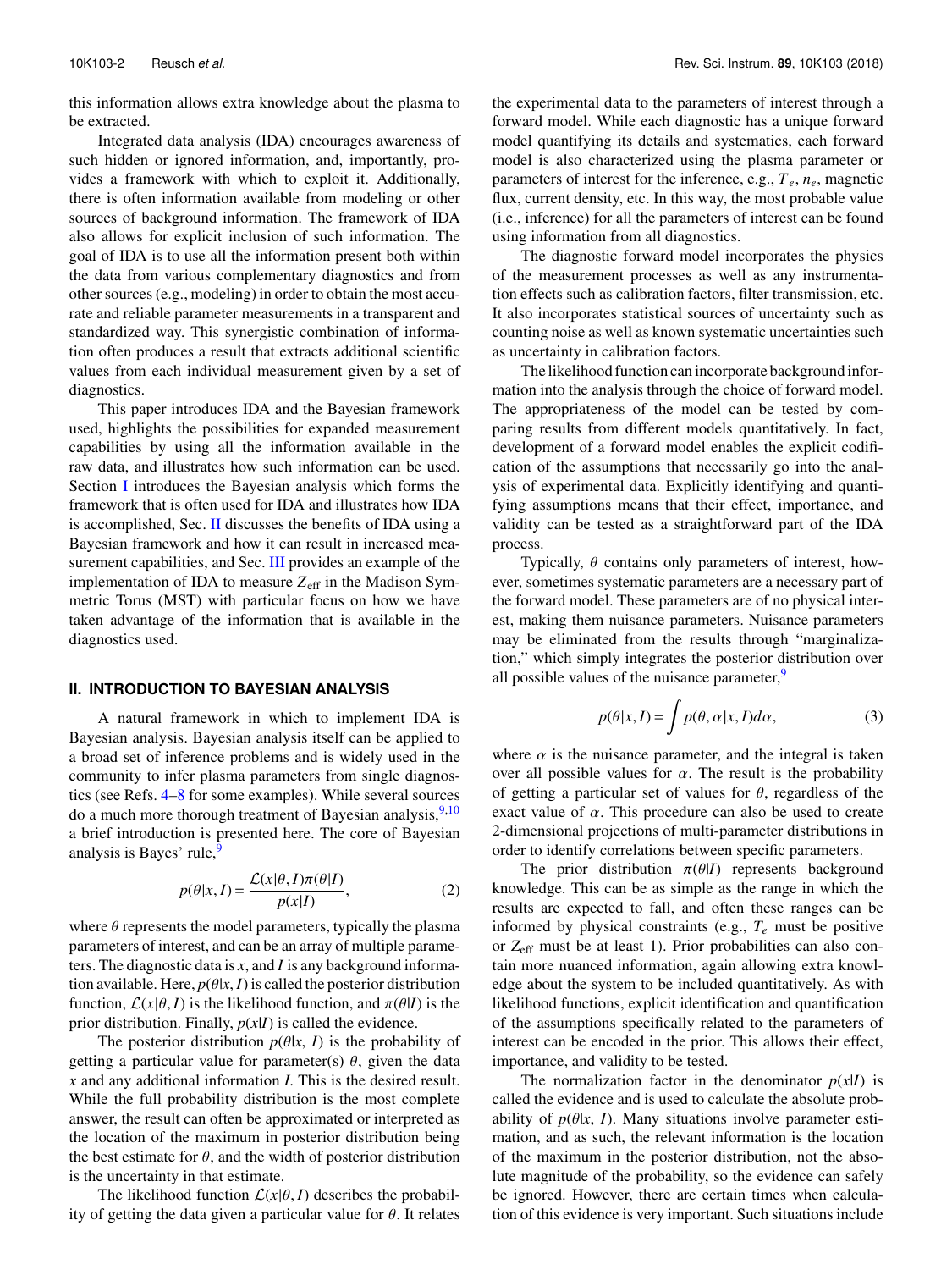choosing between two or more descriptions of the underlying phenomenon (i.e., model discrimination), identifying and possibly resolving diagnostic inconsistencies, or during diagnostic design when identifying which measurements will add the most information to the inference of  $\theta$ .

An illustration of how IDA is accomplished using this Bayesian framework is shown in Fig. [1](#page-3-1) for *T<sup>e</sup>* and carbon density  $n_C$  (i.e.,  $\theta = \{T_e, n_C\}$ ) for two different potential combinations of diagnostics. The top row in Fig. [1](#page-3-1) shows likelihood functions for synthetic data as a function of *T<sup>e</sup>* and carbon density for absolute SXR brightness in (a) and charge exchange recombination spectroscopy (CHERS) in (b) for the same location in the plasma. The resulting posterior distribution obtained after multiplying these likelihoods together is shown in (c). In the bottom row, a second illustration of the same parameters is shown, this time using SXR brightness (d) and TS (e). The resulting posterior is shown in (f). For these illustrations, the prior probability distributions were uniform probabilities over the range of the plots (i.e.,  $900 \le T_e \le 1900 \text{ eV}$ .

The illustrations of IDA in Fig. [1](#page-3-1) show that the process of IDA is largely the same regardless of diagnostics. The illustrations also show how the combination of complementary diagnostics can potentially provide constraints on seemingly dissimilar parameters. Here, the likelihood function for the synthetic SXR brightness signal is based on modeled absolute brightness, assuming that carbon is the only impurity in the plasma. Recall from Eq.  $(1)$  that absolute SXR signals are sensitive to both impurity density and *Te*. The CHERS signal contains no explicit information on *Te*. Nevertheless,

the combination of CHERS data with the SXR data helps to constrain  $T_e$ . The second row in Fig. [1](#page-3-1) illustrates a similar effect when combining TS and SXR. Even though the TS data is not sensitive to carbon density, the combination is a more precise inference of both the carbon density and *Te*.

#### <span id="page-3-0"></span>**III. BENEFITS OF IDA**

Integrated data analysis is a subset of Bayesian analysis applications that specifically makes use of multiple diagnostics. As a concept, IDA has a well-developed and robust intellectual foundation $10-13$  $10-13$  and is distinct from Bayesian analysis of single diagnostics. In particular, there are concrete benefits from combining multiple complementary diagnostics that allows for the extraction of the maximum amount of scientific knowledge from a given set of diagnostics. These benefits can improve or extend measurement capability and include the following:

- Improved measurement precision and resolution.
- Straightforward inclusion of uncertainties from both statistical and systematic sources.
- Simplified uncertainty analysis particularly when uncertainties are non-Gaussian and/or correlated
- Inclusion of both qualitative and quantitative background information.
- Improved measurement accuracy:
	- Validation of data and/or models.
	- Identification of diagnostic inconsistencies.
	- Estimation of systematic uncertainties or errors.

<span id="page-3-1"></span>

FIG. 1. Illustration of using a Bayesian framework to accomplish IDA. Likelihood functions using synthetic data are shown for a single measurement location looking at the core of the plasma. Here, lighter shading represents higher probability and darker shading represents lower probability. In the top row, (a) shows the likelihood function for a SXR brightness measurement, (b) shows the likelihood function for a CHERS signal, and (c) shows the resulting posterior probability. In the second row, a second illustration with a different combination of diagnostics is shown, again using synthetic data. The same SXR brightness likelihood function is shown in (d), a likelihood function for a TS point is shown in (e), and the resulting posterior is shown in (f). This figure follows the form of a presentation by Fischer in Ref. [11.](#page-7-7)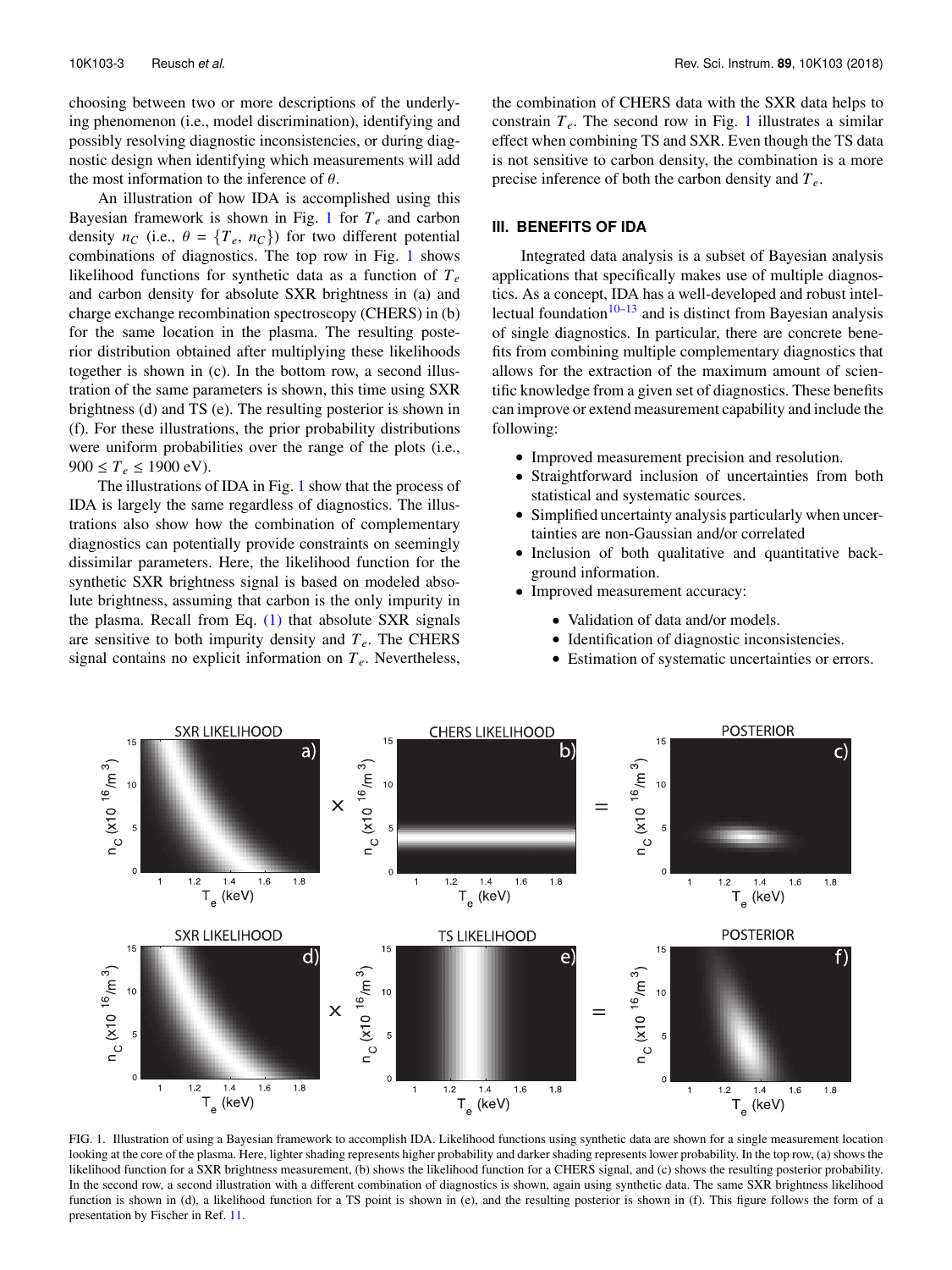• Determination of parameters for which an estimate is difficult to obtain using any single diagnostic.

The following examples illustrate some of these benefits and show how application of IDA results in better measurements needed to address the needs of their respective scientific programs. All of these examples used a Bayesian framework for IDA.

Again, at the most basic level, IDA enables improved measurement precision and resolution simply by identifying and combining relevant data from multiple diagnostics. An example is from the work pursued at the TJ-II stellarator where IDA was developed to infer the density profile evolution using information from interferometry, reflectometry, and TS. Here, the TS diagnostic provided density profile shape information with high precision, but, since it was single pulse, it had no ability to inform profile evolution. On the other hand, the reflectometry and interferometry diagnostics could provide density information on a times scale of ∼1 ms, but the inferred profiles were too uncertain to study the profile evolution without additional shape information. IDA provided the framework that allowed a self-consistent combination of information from three diagnostics: interferometry provided information on the absolute density in the core, TS provided information on the shape of the central density profile, and reflectometry provided the edge density profile at high time resolution. The resulting density profiles had both the time resolution and precision necessary to study edge profile evolution<sup>[14](#page-8-1)</sup> and enabled studies of L-H transitions and the dynamics involved in the formation of other transport barriers.<sup>[15](#page-8-2)</sup>

The IDA framework also makes it possible to increase measurement accuracy. By enforcing consistency between diagnostics, and incorporating all known systematic effects, it is possible to quantitatively identify diagnostic inconsistencies. This in turn means that it is possible to identify and sometimes estimate previously unknown systematic effects, errors in calibrations, or problems in the interpretation method. In many cases, the process of identifying inconsistencies can suggest specific improvements to be done, which will ideally resolve such inconsistencies.

An example of this comes from the ASDEX-Upgrade tokamak where IDA helped determine that uncertainties in the location of flux surfaces led to errors in the reconstruction of *n<sup>e</sup>* profiles. IDA is routinely applied at ASDEX-Upgrade to reconstruct  $T_e$  and  $n_e$  profiles using information from lithium beam excitation spectroscopy, interferometry, electron cyclotron emission (ECE), and TS.<sup>[16](#page-8-3)</sup> Here, IDA was employed to rigorously and systematically evaluate data quality from each individual diagnostic, taking into account all known systematic and statistical errors. This systematic examination of the diagnostic data identified inconsistencies between reconstructions of *n<sup>e</sup>* profiles when incorporating data from TS compared to using just data from the Li-beam, interferometry, and ECE. This inconsistency ultimately was due to the uncertainty in the underlying equilibrium reconstruction, in particular uncertainty in the location of the flux surfaces, and that incorporating the data from TS produces more accurate  $n_e$  profiles. While the correction was relatively small, and localized to the pedestal, it was quite important in enabling accurate studies of pedestal physics being pursued at ASDEX-Upgrade.<sup>[17](#page-8-4)[–19](#page-8-5)</sup> In addition, the  $T_e$  and  $n_e$  profiles are now used as constraints on the equilibrium reconstructions.<sup>[20](#page-8-6)</sup> This example illustrates how the integration of diagnostics that have different systematic effects (e.g., TS is a local measurement, but interferometry is line-integrated) helped to identify some unknown systematic uncertainties, the understanding of which lead to higher accuracy in the resulting profile.

The Joint European Torus (JET) tokamak and the Wendelstein 7-X stellarator are pursuing equilibrium and other plasma profile reconstructions using the many diagnostics embedded in the Minerva framework $2<sup>1</sup>$  in order to incorporate non-Gaussian uncertainties and simplify error analysis. In fact, most equilibrium reconstruction algorithms combine information from multiple diagnostics. However, many use global least squares or other minimization techniques to reconstruct profiles of interest, making the addition of new diagnostics difficult. Furthermore, if error estimates are provided at all, they are usually calculated by following statistical uncertainty propagation rules, which may neglect important correlations, or sometimes by a Monte Carlo error analysis, making the impact of additional diagnostics difficult to determine.

Integrated data analysis using Bayesian analysis is a natural framework in which to do equilibrium reconstructions because the use of likelihood functions makes the analysis highly modular. Addition of new diagnostics can be implemented as the diagnostic becomes available. Because IDA provides a rigorous way to encode both the statistical and systematic uncertainties for each diagnostic, error analysis can potentially be simplified and streamlined. This is true particularly when uncertainties are non-Gaussian, correlated, and/or otherwise ill-behaved (e.g., the probability distribution is multi-modal).

Finally, IDA enables determination of parameters for which an estimate is difficult to obtain using any single diagnostic. One good example of this is the measurement of *Z*eff. Many measurements contain some information about  $Z_{\text{eff}}$ ; however, it is often not the dominant effect, or diagnostic signals are contaminated with unknown systematic effects, making it difficult to extract the value of  $Z_{\text{eff}}$  using a single diagnostic, but the combination of information from multiple diagnostics can make the *Z*eff measurement feasible. An illustration of this (to be discussed in Sec. [IV\)](#page-4-0) comes from the development of an IDA approach at the MST reversed field pinch to measure  $Z_{\text{eff}}$  profiles.

## <span id="page-4-0"></span>**IV. IDA MEASUREMENT OF Z<sub>EFF</sub> ON MST**

Over the years, significant effort has been applied to determine *Z*eff in MST; however, no single diagnostic currently available on MST has been able to provide an unambiguously accurate measurement of Z<sub>eff</sub>. Visible and near-infrared bremsstrahlung measurements were contaminated with molecular line emission and electron-neutral bremsstrahlung radiation. $22$  Analysis of X-ray spectroscopy measurements was compromised by a lack of knowledge about, and an inability to estimate, the spectral contribution from continuum recombination radiation. $23$  These single diagnostic attempts suffered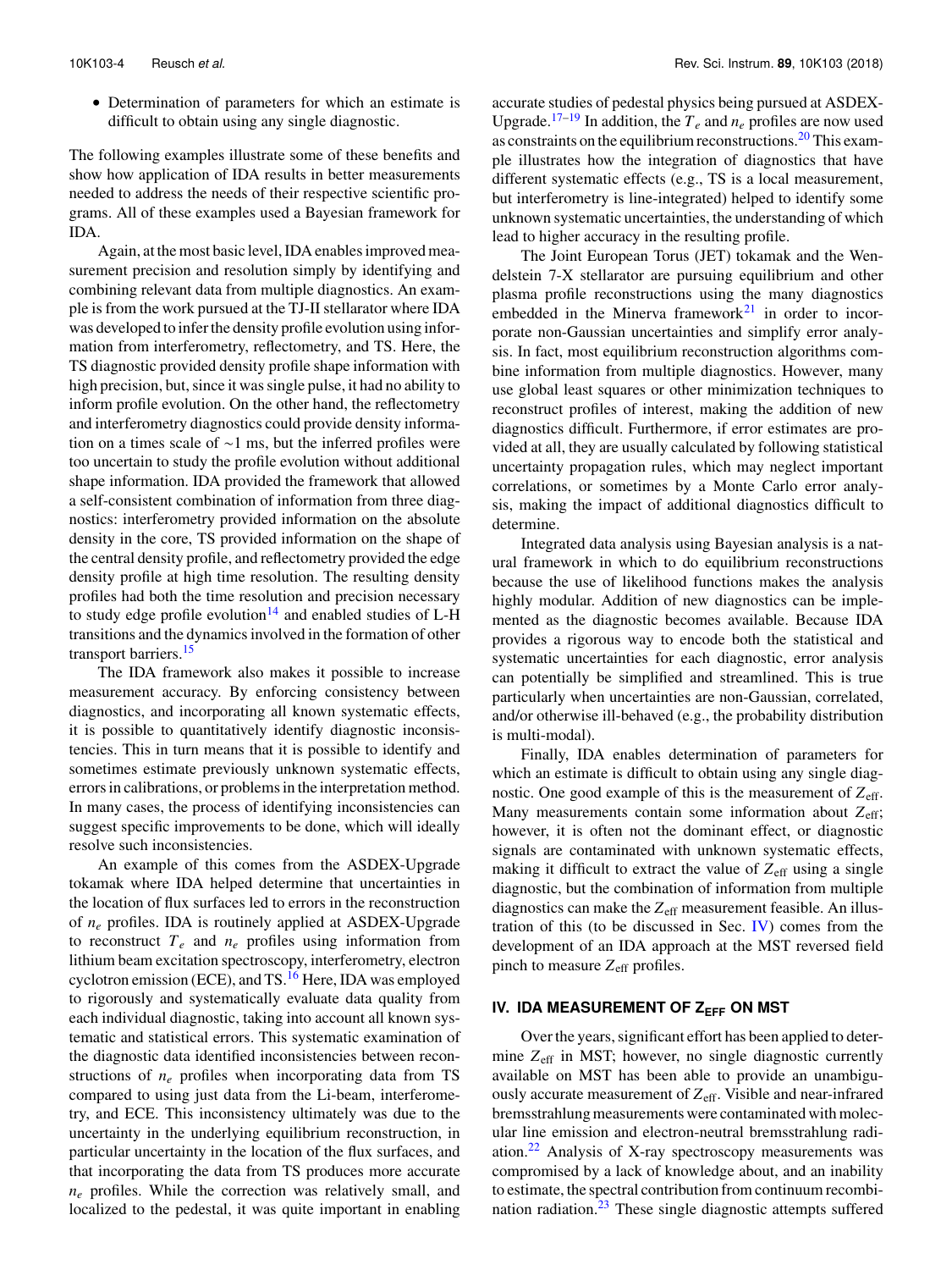from systematic effects that were impossible to account for. IDA overcomes these difficulties by combining data from multiple diagnostics, allowing the extraction of a reliable *Z*eff profile on MST.

The IDA approach developed at MST measures *T<sup>e</sup>* and  $n_Z$  (thus by extension  $Z_{\text{eff}}$ ) profiles by coupling data from the TS diagnostic and the absolutely calibrated SXR tomography system. This approach takes advantage of all of the information available in absolute SXR brightness measurements as discussed earlier along with substantial information from previous impurity studies using the CHERS diagnostic. $24-27$  $24-27$ 

Although the forward models have been described elsewhere, some time will be spent highlighting the information available that is incorporated into the analysis. The TS diagnostic is a multi-point, multi-pulse TS system measuring from the center of MST to the edge with 21 spatial points and a nominal temporal resolution of  $2 \text{ kHz}^{28}$  $2 \text{ kHz}^{28}$  $2 \text{ kHz}^{28}$  The forward model for TS predicts the number of detected photons given a local *T<sup>e</sup>* and  $n_e$  assuming a relativistic Maxwellian distribution for elec-tron energies.<sup>[29](#page-8-13)</sup> Detector and spectral calibrations are taken into account; however, the diagnostic has not been absolutely calibrated for *ne*, so it is treated as a nuisance parameter and marginalized out of the TS analysis. $30$  While we are explicitly aware of the additional information in the raw TS, we do not yet take advantage of it.

The two-color soft X-ray tomography diagnostic has 40 unique and overlapping viewing chords distributed across 4 cameras at a single toroidal location. Each chord is equipped with two filtered silicon AXUV4BST photo-detectors that sample the same plasma volume. $31$  For each chord, one detector is typically equipped with a thinner beryllium filter and the other is equipped with a thicker beryllium filter. While the tomography system is typically operated in this two-color mode, the filter configuration is flexible, and, for example, 8 different thickness filters can be used for increased spectral information. $32$ 

This diagnostic has been absolutely calibrated, which makes comparisons to models of absolute brightness feasible. This includes bench tests to determine the exact amplification factor provided by the transimpedance amplifiers for frequencies between 1 and 100 kHz; calibration of the beryllium filter transmission using the BESSY II electron storage ring for photon energies between 1.8 and 10 keV; $^{33}$  $^{33}$  $^{33}$  accounting of all geometric effects such as non-normal incidence of photons; and accounting for the presence of an aluminum frame on the silicon detectors, which can change the spectral response of the detector. $34$ 

The forward model for the SXR diagnostic predicts absolute SXR brightness given a set of profiles for *Te*, *ne*, and impurity density  $n_Z$ . The  $n_e$  profile is not yet incorporated into the IDA framework, thus is specified from the experiment using interferometry and a discussion of *n<sup>Z</sup>* is presented below. Temperature profiles are specified using a parameterization of the form

<span id="page-5-0"></span>
$$
T_e(r) = T_{e0}(1 - (r/a)^{\alpha})^{\beta},
$$
 (4)

where  $T_{e0}$  is the core electron temperature,  $\alpha$  and  $\beta$  are other free parameters that describe the shape of the profile, and *a*, the minor radius of the plasma, is 0.5 m. This profile

is assumed to be axisymmetric. Helical features, islands, or other features can be added to the profile if present. A full description of the geometry and the implementation of the profile can be found in Ref. [35.](#page-8-19) For the example presented here, we have assumed that the profile shape follows Eq. [\(4\);](#page-5-0) however, we can use different profile definitions to explicitly test for the presence of non-axisymmetric features in the temperature profile. $36$  It should be noted that while the SXT diagnostic is capable of doing tomography, no tomographic inversions were done for this analysis. Rather, a 2D cross section of the plasma emissivity is modeled using the specified profiles, and the signal for each photodetector is calculated by integrating the emissivity along the respective lines of sight.

The forward model for emissivity uses a full collisionalradiative model that predicts the relevant atomic processes that give rise to the varying amounts of bremsstrahlung, radiative and dielectronic recombination, and line radiation emitted by the plasma from the specified  $T_e$ ,  $n_e$ , and  $n_Z$ . While there are many collisional radiative models available, we have been working extensively with the atomic database and analysis structure  $(ADAS)$ ,  $37,38$  $37,38$  a well-developed platform for modeling radiation from astrophysical and fusion plasmas. Currently, the model uses atomic parameters based on the Cowan procedure within ADAS. A different atomic physics model may produce somewhat different results and uncertainties at the atomic level have not yet been taken into account. However, we recently used ADAS to predict SXR signals in multiple energy ranges (different filters) with differing amounts of bremsstrahlung, radiative and dielectronic recombination, and line radiation, with excellent agreement to experimental data.<sup>[32](#page-8-16)</sup> Filter, amplifier, and detector calibrations have been taken into account in the SXR forward model.

Another key piece of information necessary to model absolute SXR signals is some idea of the species and amount of impurities present in the plasma. It is impossible to properly account for the contributions from the different sources of radiation to SXR brightness measurements without some knowledge of the impurities present in the plasma. That knowledge can be provided by CHERS or other spectroscopic measurements. Such information has been provided by substantial measurements of impurity densities and dynamics in  $MST<sup>24-27</sup>$  $MST<sup>24-27</sup>$  $MST<sup>24-27</sup>$  The impurities found in these studies were typical low-Z impurities from atmospheric contamination and plasma facing components: oxygen, nitrogen, boron, and carbon. Aluminum is also present due to the close fitting Al shell that acts as the plasma first wall on MST. The studies of impurities indicate that the impurity profiles have a characteristic hollow shape to them. This was eventually determined to arise from a thermal screening effect that preferentially transports impurities toward the edge of the plasma. $26,27$  $26,27$  As such, the impurity profiles have been parameterized such that they are allowed to be hollow. The studies also revealed that there is a char-acteristic relative distribution of low-Z impurities.<sup>[24](#page-8-10)</sup> We have taken advantage of such knowledge to reduce the number of free parameters included in the model. Specifically, only the aluminum and carbon density profiles are free to vary. The other low-Z impurity density profiles are scaled relative to the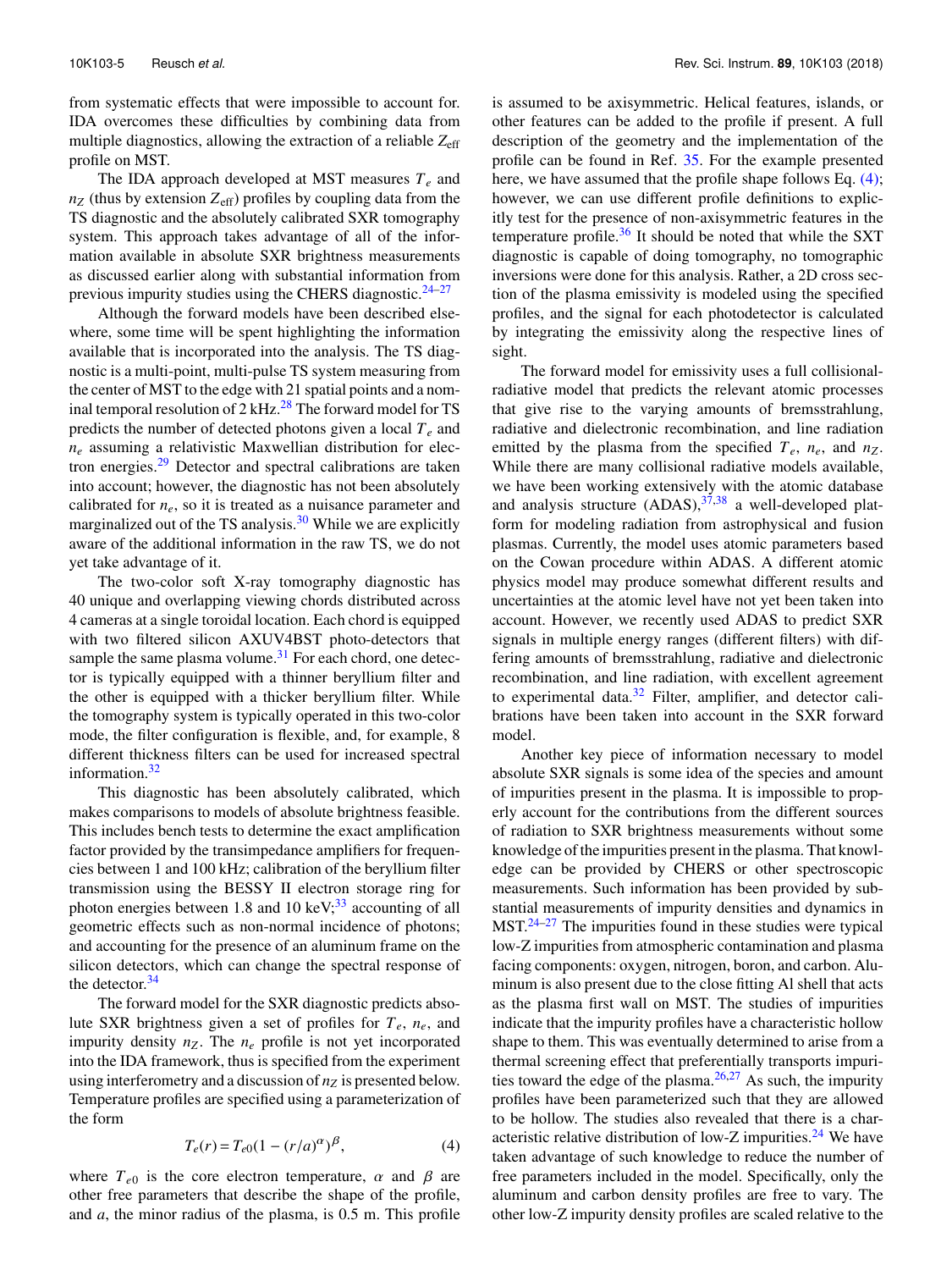carbon profile based on their characteristic relative amounts. More details on the profile parameterizations for the hollow impurity density profiles can be found in Ref. [39.](#page-8-24)

It should be noted that while information on impurities has been incorporated as prior information in the SXR forward model, no CHERS data has been incorporated due to the lack of forward model for CHERS. Development of a forward model for CHERS data is currently underway, starting with a self-consistent calculation of the neutral beam attenuation (necessary for inferring impurity density measurements from CHERS data). $40$  This model uses the same impurity density profiles used in the SXR forward model and atomic cross sections to predict the neutral beam density as it traverses the plasma and is attenuated by ion collisions. The model is combined with experimental data from beam Doppler-shift spectra and shine-through particle flux to determine the local neutral beam particle density.

The IDA tool calculates the posterior probability distribution using an affine invariant Markov chain Monte Carlo technique to sample the parameter space. $41$  Inferences of the parameters of interest from experimental data using this IDA tool are shown in Figs. [2](#page-6-0)[–5](#page-6-1) for a single time slice. The resulting inference of the  $T_e$  profile (red curve) is shown in Fig. [2,](#page-6-0)

<span id="page-6-0"></span>

FIG. 2. Resulting IDA inference of the *Te* profile (red curve) compared to the results from TS only (black stars) and SXR only (blue curve), all shown with  $1\sigma$  error. Profiles inferred using SXR data and IDA both result in a 2D profile. Here a 1D slice consistent with TS has been plotted. Uncertainty in the profile inferred using IDA is smaller than profiles inferred using either TS or SXR alone. The discrepancy between SXR and TS is more fully discussed in the text.

<span id="page-6-3"></span>

FIG. 4. Inference of an aluminum density profile with  $1\sigma$  error bands using SXR data only (blue curve) and IDA of SXR and TS data (red curve).

along with the results from just the TS diagnostic (black stars) and using just SXR data (blue curve). The shaded region on the inferred SXR and IDA profiles represent the  $1\sigma$  uncertainty, and the error bars represent the  $1\sigma$  uncertainty for the TS points. The SXR and IDA inferences both result in a 2D profile for  $T_e$ , so the comparison here is a 1D slice that is consistent with TS.

Uncertainty in the profile inferred using IDA is smaller than profiles inferred using either TS or SXR alone and IDA finds a maximum in a different region in the parameter space. This can be understood through the correlation illustrated in Fig. [1\(d\)](#page-3-1) between carbon density and *Te*. Without information from TS, marginalization over all possible carbon densities results in a probability distribution for  $T_e$  that is skewed toward lower  $T_e$ . Information from TS constrains the probability distribution to a different part of the distribution. While the likelihood functions in Fig. [2](#page-6-0) are for illustrative purposes only, such correlations do exist between the impurity densities and *Te*. Likewise, because SXR brightness data are line integrated, there is a similar correlation between the steepness of the edge [ $\alpha$  from Eq. [\(4\)\]](#page-5-0) and the peak temperature  $[T_{e0}$  from Eq. [\(4\)\]](#page-5-0), which can also be constrained with information from TS. It should be noted that the TS results here are somewhat degraded in quality due to unavoidable damage to the collection optics. Nevertheless, such data still provide a useful constraint within the IDA framework because

<span id="page-6-2"></span>

FIG. 3. Inference of a carbon density profile with  $1\sigma$  error bands using SXR data only (blue curve) and IDA of SXR and TS data (red curve).

<span id="page-6-1"></span>

FIG. 5. Inference of  $Z_{\text{eff}}$  with  $1\sigma$  error bands using only data from SXR data (blue curve) and IDA of SXR and TS data (red curve).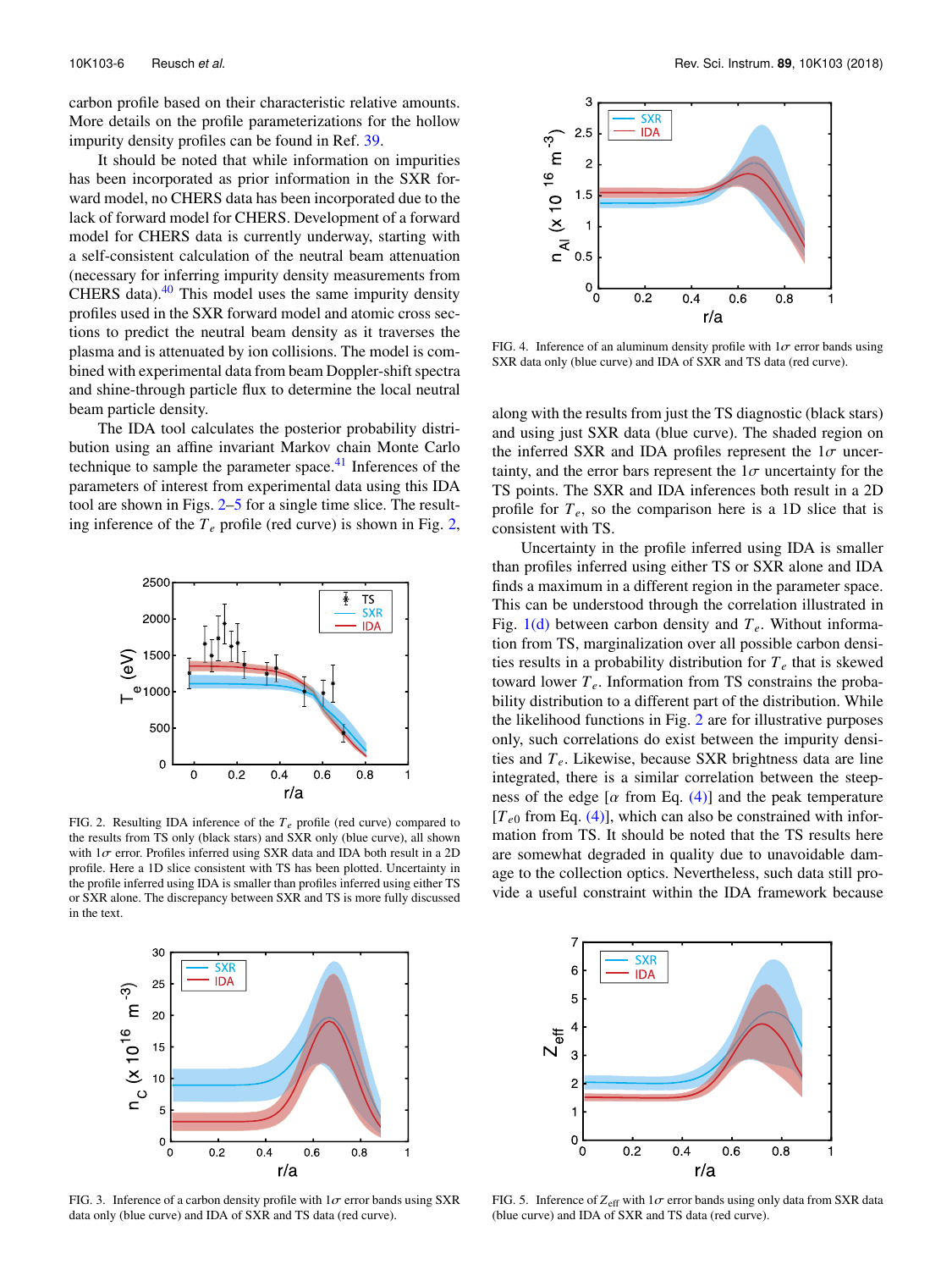information on  $T_e$  is still present, albeit more uncertain in this case than when there is no damage. In particular, for this example, the localized nature of the TS diagnostic provides useful constraints both on the location of the maximum probability for temperature as well as constraining the profile shape, resulting in a slight difference in the edge temperature.

While IDA encourages awareness of all the information available, it also encourages examining the validity of assumptions and results. For example, this inference of the *T<sup>e</sup>* profile is the best profile given all of the information, assuming that the profile shape is correct [i.e., Eq.  $(4)$  is a good description of the profile]. In particular, for this example, we have assumed that the temperature profile is axisymmetric with no fluctuations. It is entirely possible that the apparent fluctuation near  $r/a = 0.2$  is real. While we do believe that the simple shape from the IDA inference of  $T_e$  is a more accurate description of the temperature profile in this plasma because of the large uncertainty in the TS data, this assumption can be explicitly tested by choosing a different form for the *T<sup>e</sup>* profile by including such a feature in the profile. This is a subject of ongoing analysis and does represent a situation where calculation of the evidence is important in order to discriminate between the two profile descriptions.

As was indicated in the illustration using synthetic data in Fig. [1,](#page-3-1) the combination of TS and SXR brightness data can constrain the impurity density profiles. This IDA tool allows inferences of all known impurities, giving us detailed information not just on  $Z_{\text{eff}}$  but on the underlying impurity densities as well. Profiles for two impurities, carbon and aluminum, are shown in Figs. [3](#page-6-2) and [4,](#page-6-3) respectively. These figures show the inference of the impurity profiles using just SXR data (blue curve) and the IDA inference (red curve). Again, the shaded region shows the  $1\sigma$  uncertainty. Here, there is no comparison to TS because TS contains no information on impurity densities. The discrepancy in the core is due to the discrepancy in the  $T_e$  profiles as discussed above. The hollow shape of these profiles is consistent with the thermal screening effect and is expected for this plasma.

The inferred  $Z_{\text{eff}}$  profile based on the inferred impurity density profiles is shown in Fig. [5.](#page-6-1) This curve represents the most likely profile for Z<sub>eff</sub> in this plasma given all of the information available. This is a significant extension of measurement capability on MST because as mentioned, attempts to measure  $Z_{\text{eff}}$  using single-diagnostic methods were unsuccessful. *Z*eff on MST can only be obtained through application of IDA.

As with the  $T_e$  profile, the profiles in Figs.  $3-5$  $3-5$  represent the most likely profiles given all the information and assuming that the models are appropriate. Here, the  $Z_{\text{eff}}$  profile is calculated directly from the impurity density profiles, so there are no assumptions about  $Z_{\text{eff}}$  explicitly; however, we have made several simplifying assumptions regarding the impurities as described above. Such assumptions may lead to the bias of our interpretation in our results; $36$  however, explicit awareness of these assumptions enables us to test such assumptions. There are strong physics reasons behind choosing the hollow shape in this example, but there may be situations in which different physical mechanisms dominate and the hollow profiles would not be a good description.

Another assumption of this analysis is that we have included all impurities in the model that are present in the plasma. However, there is often some doubt as to the completeness of using CHERS to measure impurity densities, as resources are typically not available to measure the concentration of every possible plasma impurity, calling into question whether the list of impurities explicitly included in the model is sufficient. We have tested this potential limitation in our model by explicitly allowing the presence of unknown test impurities. Specifically we allowed either argon, representing mid-Z impurities, or helium, representing low-Z impurities, to be present in the plasma. $39$  It was found that argon may be present in trace amounts; however, the maximum possible density was sufficiently small that it had a minimal effect on the inference of *Z*eff. Similarly, while helium may be present in larger amounts than argon, the charge of helium is so low that it also has minimal effect on *Z*eff. This analysis gives us confidence that if there are other impurities in the plasma and their effect is negligible; thus, our model is suitable.

The benefits of IDA identified here will become more pronounced as we move to larger and more powerful fusion experiments. The severe limitations imposed by the operation of diagnostics in nuclear environments mean that data will be simultaneously very difficult to obtain and are very valuable. This means that maximum scientific values must be extracted from each set of diagnostic measurements, and IDA provides the means to do so.

#### **SUPPLEMENTARY MATERIAL**

See [supplementary material](ftp://ftp.aip.org/epaps/rev_sci_instrum/E-RSINAK-89-053893) for data used to generate Figs. [2](#page-6-0)[–5](#page-6-1) in this document, which is available online.

#### **ACKNOWLEDGMENTS**

This material is based upon work supported by the U.S. Department of Energy Office of Science, Office of Fusion Energy Sciences program under Award Nos. DE-FC02- 05ER54814 and DE-SC0015474.

- <span id="page-7-0"></span><sup>1</sup>I. H. Hutchinson, "Electromagnetic emission by free electrons," in *Principles of Plasma Diagnostics*, 2nd ed. (Cambridge University Press, 2002), p. 155.
- <span id="page-7-1"></span><sup>2</sup>F. C. Jahoda, E. M. Little, W. E. Quinn, G. A. Sawyer, and T. F. Stratton, [Phys. Rev.](https://doi.org/10.1103/physrev.119.843) **119**, 843 (1960).
- <span id="page-7-2"></span><sup>3</sup>T. P. Donaldson, [Plasma Phys.](https://doi.org/10.1088/0032-1028/20/12/005) **20**, 1279 (1978).
- <span id="page-7-3"></span><sup>4</sup>R. Fischer, E. Wolfrum, J. Schweinzer, and ASDEX Upgrade Team, [Plasma](https://doi.org/10.1088/0741-3335/50/8/085009) [Phys. Controlled Fusion](https://doi.org/10.1088/0741-3335/50/8/085009) **50**, 085009 (2008).
- <sup>5</sup>O. Ford, J. Svensson, A. Boboc, and D. C. McDonald, [Rev. Sci. Instrum.](https://doi.org/10.1063/1.2956880) **79**, 10F324 (2008).
- <sup>6</sup>M. Krychowiak, M. Brix, D. Dodt, Y. Feng, R. König, O. Schmitz, J. Svensson, and R. Wolf, [Plasma Phys. Controlled Fusion](https://doi.org/10.1088/0741-3335/53/3/035019) **53**, 035019 (2011).
- <sup>7</sup>D. Li, J. Svensson, H. Thomsen, F. Medina, A. Werner, and R. Wolf, [Rev.](https://doi.org/10.1063/1.4817591) [Sci. Instrum.](https://doi.org/10.1063/1.4817591) **84**, 083506 (2013).
- <span id="page-7-4"></span><sup>8</sup>A. Langenberg, J. Svensson, H. Thomsen, O. Marchuk, N. A. Pablant, R. Burhenn, and R. C. Wolf, [Fusion Sci. Technol.](https://doi.org/10.13182/fst15-181) **69**, 560 (2016).
- <span id="page-7-5"></span><sup>9</sup>D. Sivia, *Data Analysis: A Bayesian Tutorial*, 2nd ed. (Oxford University Press, New York, 2002).
- <span id="page-7-6"></span><sup>10</sup>U. von Toussaint, [Rev. Mod. Phys.](https://doi.org/10.1103/revmodphys.83.943) **83**, 943 (2011).
- <span id="page-7-7"></span><sup>11</sup>R. Fischer, A. Dinklage, and E. Pasch, [Plasma Phys. Controlled Fusion](https://doi.org/10.1088/0741-3335/45/7/304) **45**, 1095 (2003).
- <sup>12</sup>J. Svensson, A. Dinklage, J. Geiger, A. Werner, and R. Fischer, [Rev. Sci.](https://doi.org/10.1063/1.1789611) [Instrum.](https://doi.org/10.1063/1.1789611) **75**, 4219 (2004).